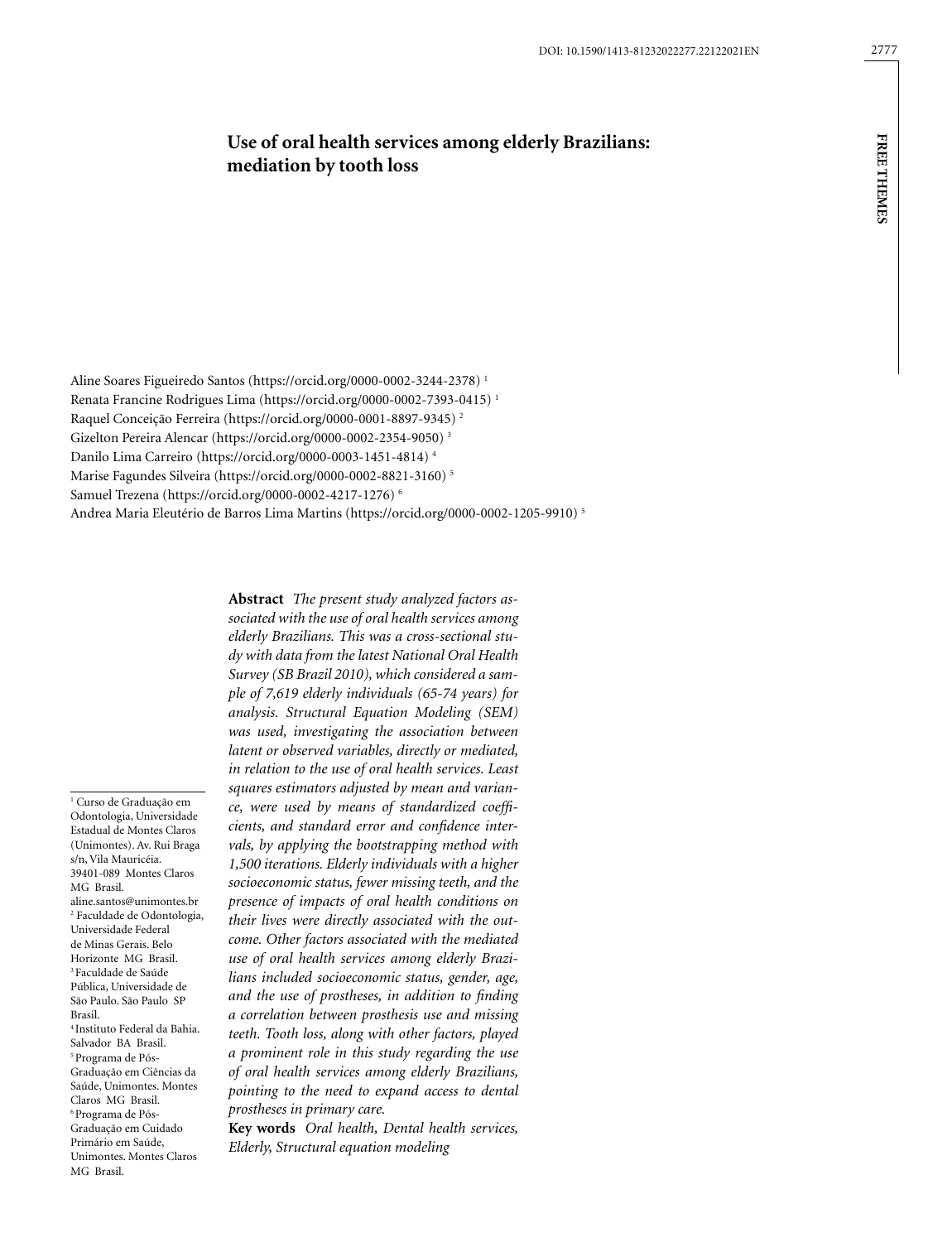# **Introduction**

The data from the latest National Oral Health Survey, conducted in Brazil in 2010, showed the precariousness of the oral health condition among the elderly, marked by edentulism; the high prevalence of caries and periodontal diseases; as well as the need for prostheses<sup>1</sup>. It is wellknown that these results are sequelae resulting from oral health care, predominantly in clinical, iatrogenic, and mutilating actions, in addition to exclusionary preventive actions, which did not respond to the needs of the population<sup> $2,3$ </sup>.

National surveys of oral health conditions within the Brazilian population point to the Ministry of Health's intention to use epidemiological studies as the core strategy in the axis of oral health surveillance4 . In 2004, the National Oral Health Policy (PNSB, in Portuguese), called "Smiling Brazil", proposed the restructuring of oral health care<sup>5</sup>. Part of the strategy to reduce social inequality in oral health includes: the increase in Oral Health Team (OHT) coverage in the Family Health Strategy (FHS) and stimulus for the restructuring of the care model through improvements fostered by the OHT, as well as oral health surveillance, by enabling the increase in fluoride at the water treatment stations for public supply and the increase in the complete dental care through the Specialized Dental Clinics (CEOs, in Portuguese)<sup>6-8</sup>. Faced with the demand for the prosthetics rehabilitation service and in the sense of full oral health care, the Ministry of Health began to finance, as of 2005, the Regional Dental Prosthesis Laboratory (LRPD, in Portuguese)<sup>9-11</sup>.

Despite all of the efforts to expand access to oral health care, it is clear that only 12.8% of elderly Brazilians routinely use the dental services, while 14.7% of this elderly population have never used these services in their lives. Moreover, 42.3% visited the services, but nearly 3 years ago, with 46.6% of the elderly individuals presenting the need for dental treatment<sup>1</sup>. Among the elderly, aged 65 to 74 years, 92.7% needed a dental prosthesis<sup>1</sup>. In addition, only one third of this age range, who require full prostheses, received the proper dental care<sup>1</sup>. It is also important to remember that tooth loss can generate negative impacts in the quality of life of these individuals regarding their self-esteem, leading to functional, nutritional, and esthetic disorders<sup>12</sup>.

In this sense, the opportunity to use oral health services should be understood as an integral part of the process of providing dental care to the individual and should determine the possibility of maintaining the satisfactory oral health of the patient, leading to a reduction in the harm caused by preventable diseases and in the worsening of oral health conditions that can generate complex and mutilating treatments<sup>13,14</sup>.

It is also well-known that the use of oral health services is associated with the personal characteristics of each individual, the socioeconomic status, the subjective conditions of health, as well as the characteristics of the oral health services used by the individual<sup>15</sup>. The theoretical model established by Andersen and Davidson deserves special attention to analyze the use of dental services, insofar as we consider that contextual characteristics of the health system and personal characteristics interfere in the oral health behavior, making the individual more willing or not to use the oral health services<sup>16,17</sup>.

Many national and local studies have investigated<sup>18-21</sup> the factors that determine the use of oral health services among elderly Brazilians, through multiple regression models, but associations involving measurements have still not been properly tested to evaluate this outcome<sup>22-24</sup>. Therefore, the present study aims to evaluate the direct and mediated association among individual characteristics, socioeconomic status, normative conditions, and subjective conditions of oral health with the use of oral health services among elderly Brazilians through Structural Equation Modeling (SEM).

### **Methods**

### **Study design and sample**

This is a cross-sectional study, conducted using data from the National Oral Health Survey, carried out in 2010<sup>1</sup>, called SB Brasil 2010. Following the criteria set forth by the World Health Organization (WHO)<sup>25,26</sup>, representative samples of the population within determined age ranges and age indexes were interviewed and examined in their homes as regards oral health and demographic and socioeconomic conditions. For the purpose of the present study, the results for the sample of elderly participants (65-74 years) were considered.

### **Study variables**

#### **Outcome variable**

The outcome variable "Use of oral health services" was evaluated based on the question: "Have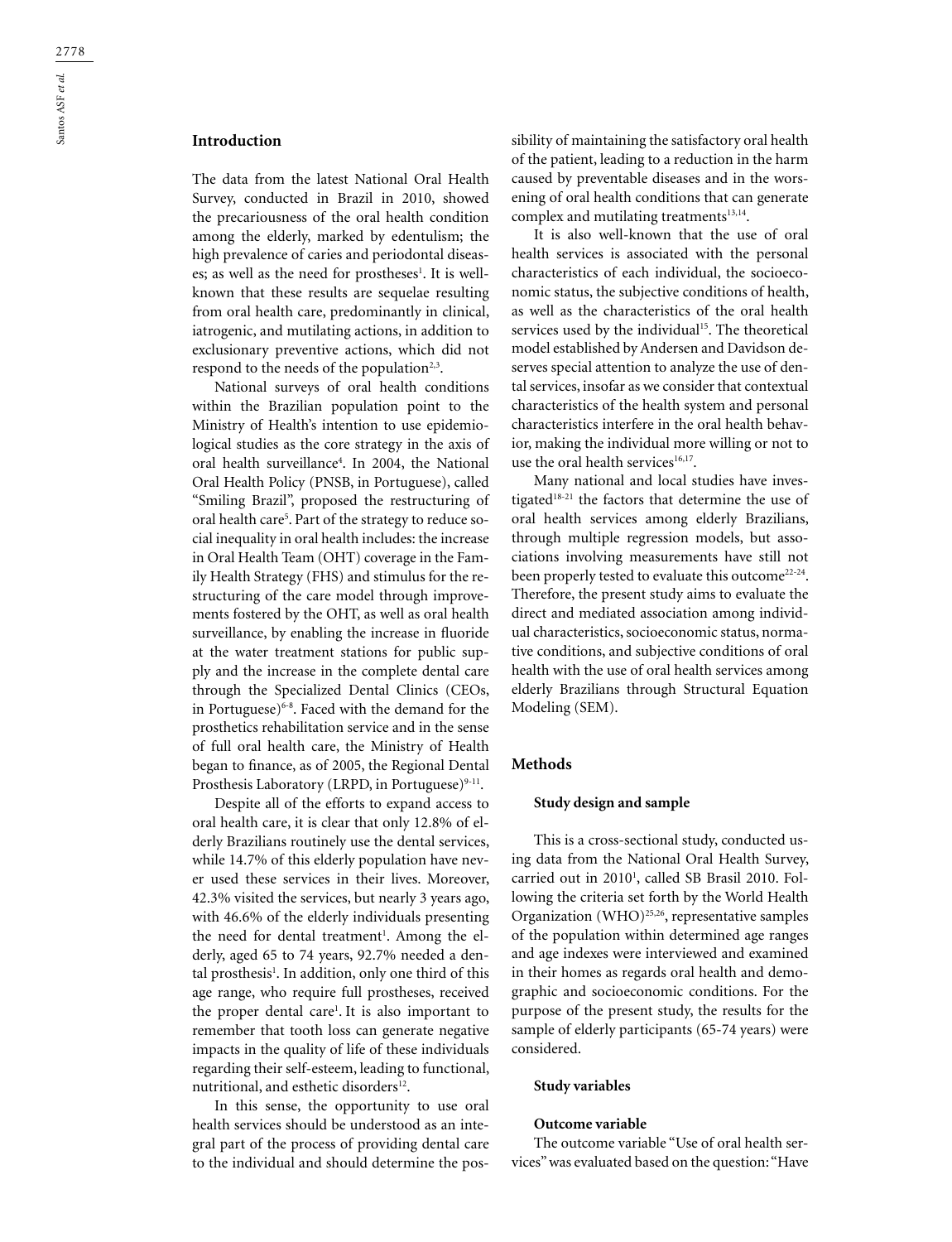you ever been to the dentist's office?", 0-No, 1-Yes, 2-Do not know/did not answer.

### **Independent variables**

- *Individual primary determinants*: This first block consisted of the following variables: gender, skin color identified based on self-reported race, and age. The gender variable was collected with the following response options: 0-Female, 1-Male. The self-reported color/race was answered as 0-White, 1-Yellow, 2-Brown, 3-Black, 4-Indigenous, and age in years, in which the answers ranged from 65 to 74 years.

- *Socioeconomic condition*: This was treated as a latent variable and built into a measurement model with three observed variables: level of education, number of goods, and income. For level of education, the question was "Up to what grade did you study", converting to years of studies completed without failing. The options for answering the number of household goods included up to eleven goods, namely: television, refrigerator, stereo, microwave, telephone, cell phone, washing machine, dishwasher, microcomputer, and number of cars. The income variable was investigated through the question: How much did the family earn in reals, all people together, whose response possibilities on a Likert scale were: 0-Up to 250, 1-251 to 500, 2-501 to 2500, 3-1501 to 1500 4-2501 to 4500, 5-4501 to 9500, and 6- More than 9500

- *Normative oral health conditions*: This consisted of the observed variables: number of missing teeth (0 to 32) and use of dentures (0-Does not use; 1-Uses in 1 jaw; 2-Uses in 2 jaws).

- *Subjective oral health condition*: A latent variable was estimated by the observed variables: self-perception of dissatisfaction with teeth (Regarding your teeth/mouth, you are: 0-Very satisfied; 1-Satisfied; 2-Neither satisfied nor dissatisfied; 3-Dissatisfied; 4-Very dissatisfied) and nine questions about oral health impacts ("Some people have problems that may have been caused by their teeth. Of the following situations, which ones apply to you in the last 6 months?"), for the nine aspects that follow, with answer options (0- No; 1-Yes): Impact 1 - Had difficulty eating because of your teeth or did you feel pain in your teeth when drinking hot or cold liquids?/ Impact 2 - Did your teeth bother you when brushing?/ Impact 3 - Did your teeth make you nervous or irritated?/ Impact 4 - Did you stop going out, having fun, going to parties, outings because of your teeth?/ Impact 5 - Did you stop playing sports because of your teeth?/ Impact 6 - Did you

have difficulty speaking because of your teeth? / Impact 7 - Did your teeth make you feel ashamed to smile or speak?/ Impact 8 - Did your teeth get in the way of studying/working or doing school/ work assignments?/ Impact 9 - Did you stop sleeping or slept poorly because of your teeth?

### **Theoretical model**

SEM analysis was used to assess the factors associated with the use of oral health services among elderly Brazilians, with the models being developed in two stages<sup>27,28</sup>:

1. Measures or measurement model: Preparation of latent variables via Confirmatory Factor Analysis (CFA), based on observed variables.

2. Structural model: Relationships between observed and latent variables in relation to the dependent variable.

SEM included all the relationships established by regressions between latent or observed variables, defined in an *a priori* theoretical model. The hypothetical model is explained in Figure 1.

The observed variables are represented by rectangles, while the latent variables are expressed by ellipses. SEM also enabled the composition of the total effect of the variables in direct effect (direct relationship of one variable on the other) and indirect effect (mediation by another variable), which enables a better understanding of the relationships between variables. The direct effect, indirect effect, and total effect were estimated, which is defined by the sum of the direct and all indirect effects. The direct or indirect effects are represented by arrows pointing the independent variables towards the outcome variable and by bidirectional arrows that indicate a correlation<sup>29-31</sup>.

According to the pre-defined theoretical model, the variables that make up the "*individual primary determinants*" block (gender, age, color/ race) may present direct associations with the use of oral health services, but may also be indirectly associated or mediated by the observed variables of the "*normative oral health conditions*" block (number of missing teeth and use of prostheses) and the "*subjective oral health condition*" latent variable. The "*socioeconomic status*" latent variable may be directly associated with the use of oral health services or indirectly associated by the variables in the "*normative oral health conditions*" and "*subjective oral health status*" block. The variables that make up the "*normative oral health conditions*" block may be associated with the outcome variable and/or mediated by the "*subjective*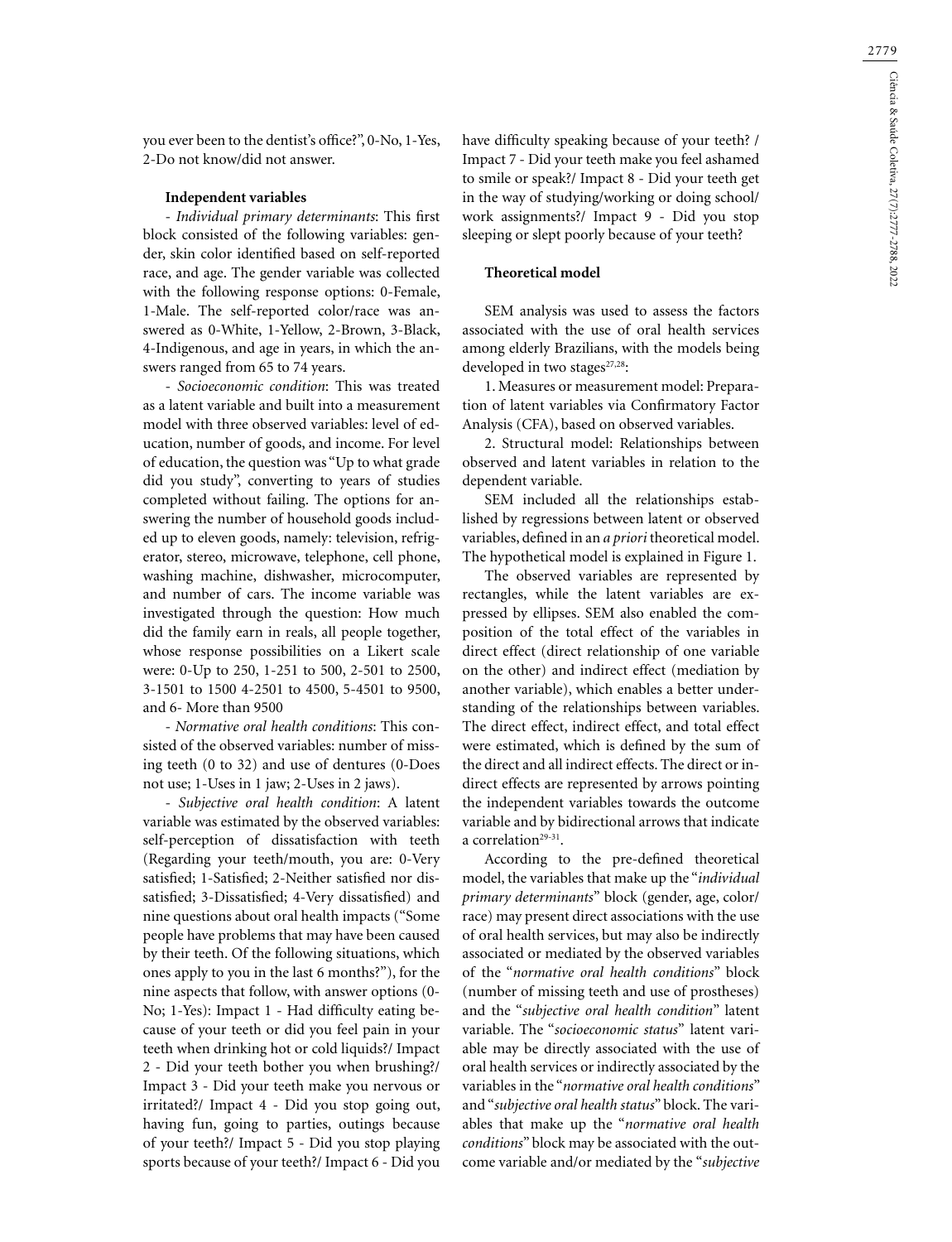Santos ASF *et al.*

Santos ASF et al.

### **Statistical analysis**

The categorical variables used in the model were described in absolute (n) and relative (%) frequencies, while the numerical variables were described in mean and standard deviation (SD).

Measurement models were constructed using the CFA under the hypothesis that "*socioeconomic status*" and "*subjective oral health status*" are latent variables. The significance of the models was given by the convergent validity of the standardized regression coefficients (β), in which the factor loading greater than 0.5 was considered strong<sup>22,24</sup>.

At the end, SEM was conducted for the purpose of defining the direct and indirect associations between the outcome variable (use of oral health services) and independent variables. Least squares estimators adjusted by mean and variance (WLSMV) were used, using standardized coefficients, standard error, and confidence intervals, and the bootstrapping method with 1,500 iterations.

The database was organized in the IBM/ Statistical Package for the Social Science SPSS® 24, and Stata® 15 and MPlus® 8 were then used for analysis. For the adequacy of the model, the parameters of the adjustment measures were considered: *Comparative Fit Index* - CFI>0.8032, Tucker-Lewis Index, with TLI>0.80<sup>30,32</sup>, and *Root Mean Square Error of Approximation* RM-SEA<0.0830,33.

### **Ethical aspects**

The study was conducted in compliance with the ethical principles of research, approved and registered by the National Research Ethics



Figure 1. Hypothetical model to be tested to evaluate the "Factors associated with the use of oral health services among the Brazilian elderly".

Source: Authors.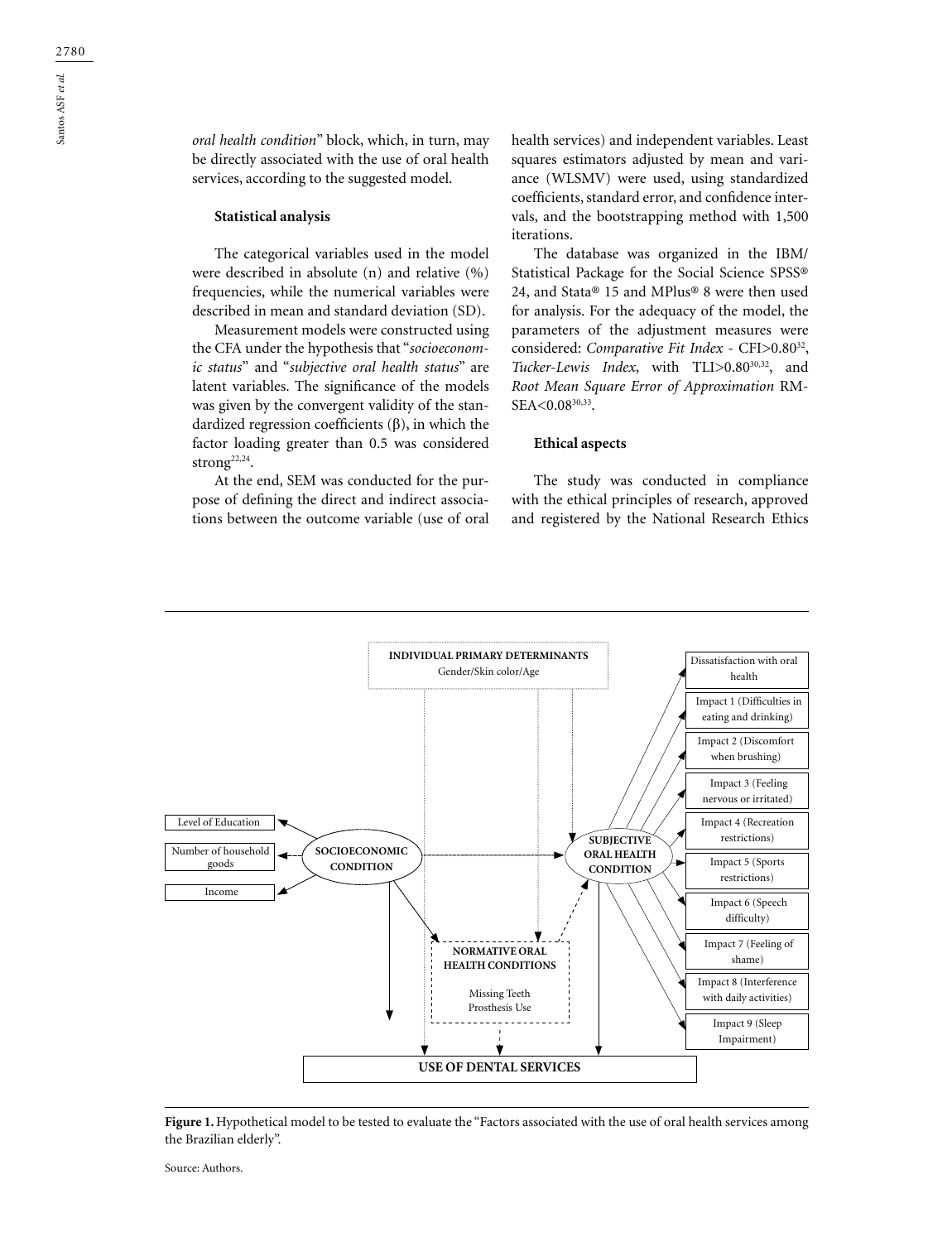Commission (CONEP), logged under number 15498/2010.

# **Results**

A total of 7,619 elderly individuals participated in the study, aged 65 and 74 years, 86.1% of whom had used oral health services throughout their lives. The majority of those who were interviewed were female, with a mean age of 69 years, and self-declared predominantly white skin color. In terms of socioeconomic status, 15.6% of them were illiterate with an income ≤R\$ 1,500 and an average of 6.4 household goods. Only 2% of the elderly did not have any missing teeth in their mouths and most of them used some type of prosthesis. With regard to self-perception of oral health, 48.2% of respondents classified their oral health as regular, poor, or very poor. Regarding the impacts on oral health, 43.9% of the elderly interviewed had had problems with their teeth or mouth in the last six months (Table 1).

### **Confirmatory Factor Analysis (CFA)**

The measurement model for developing the "*socioeconomic condition*" latent variable showed the standardized factor weights of the observed variables: level of education, number of goods, and income. The "*subjective oral health condition*" latent variable was constructed by associating the observed variables with the latent construct. The latent variable measurement models developed by CFA are shown in Figure 2.

### **Final structural model**

The final structural model in Figure 3 represents only the significant direct associations. The goodness of fit indices for this model were: CFI: 0.80; TLI: 0.80; RMSEA: 0.074 (0.07-0.08); p<0.01.

The variables directly associated with the use of oral health services were: "*socioeconomic status*", "*subjective oral health status*", number of missing teeth and gender. Elderly individuals with better "*socioeconomic status*" had a higher frequency of use of oral health services (β=0.19; p<0.01). A lower number of missing teeth was associated with a higher frequency of use of oral health services ( $\beta$ =-0.15; p<0.01). Negative self-perception due to oral health was associated with a higher frequency of use of oral health services ( $\beta$ =0.12; p<0.01). Men showed a direct

association with the use of oral health services ( $\beta$ =-0.06; p<0.05), i.e., a lower frequency of use as compared to women.

The "*socioeconomic status*" also showed a direct association with the number of missing teeth, the use of dentures, and the "*subjective oral health condition*".

In addition to showing a significant direct association with the use of oral health services, "*socioeconomic status*" was indirectly associated with it, mediated by the variable number of missing teeth (β=0.05; p<0.01). A correlation was also observed between the use of dentures and missing teeth ( $β = -0.50$ ;  $p < 0.01$ ). In addition to the direct effect, gender was indirectly significantly associated with use of oral health services, mediated by the number of missing teeth (β=0.02, p<0.01). Age did not present a statistically significant association with the use of oral health services, but it was indirectly associated through the number of missing teeth (β=-0.01, p<0.05), as well as the use of dentures, and it was indirectly associated with the use through "*subjective oral health status*" (β=-0.01, p<0.05). Table 2 shows the estimates of direct, indirect (with details of those that had a significant association), and total effects on the use of oral health services, expressed by standardized coefficient (β), standard error (SE), and p value.

## **Discussion**

The present study analyzed the factors associated with the use of oral health services among the elderly based on a representative sample of the Brazilian population<sup>1</sup>, with hypotheses established in the defined *a priori* theoretical model, in which direct associations with the use of oral health services were found and, through a differentiated interpretation in relation to other studies that had already investigated this outcome, it was also possible to verify the indirect or mediated associations with the use of oral health services.

The "*socioeconomic status*" latent variable was directly associated with the use of oral health services. It was possible to construct a latent variable for the "*socioeconomic condition*", with strong effects of the observed variables (income, level of education, and the number of household goods) on the factor, which proved how much the developed latent variable can express such a measure, by the standardized coefficients of correlation being so high, thus confirming the proposed measurement model using the CFA. The associ-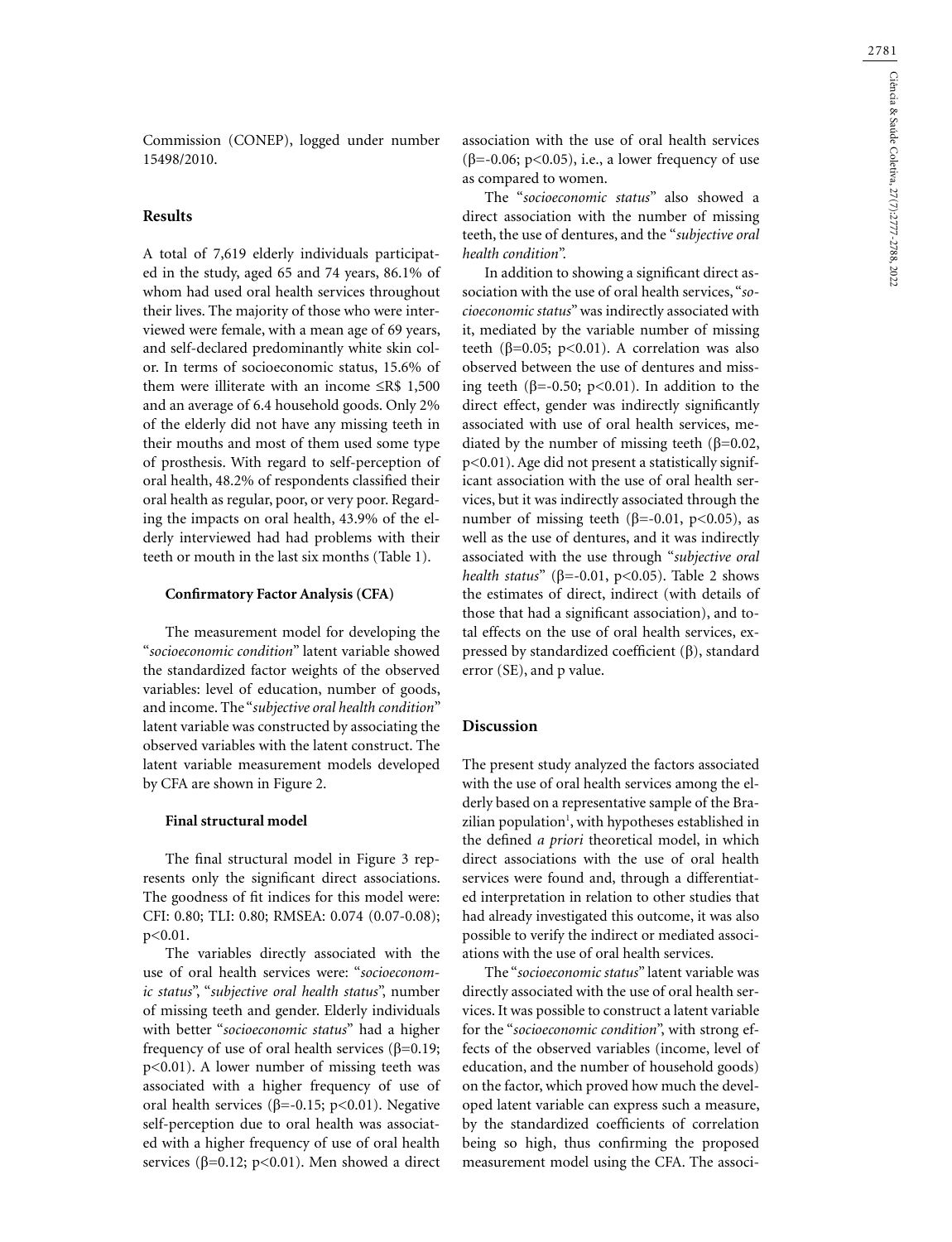| <b>Table 1.</b> Descriptive analysis of the variables observed |  |
|----------------------------------------------------------------|--|
| in the study. SB Brazil, 2010, n=7,619.                        |  |

**Table 1**. Descriptive analysis of the variables observed in the study. SB Brazil, 2010, n=7,619.

|                                      | $n^*(%)/$     |
|--------------------------------------|---------------|
| <b>Variables</b>                     | Mean [SD]     |
| Use of Services                      |               |
| No                                   | 1,058(13.9)   |
| Yes                                  | 6,561(86.1)   |
| Individual Primary Determinants      |               |
| Age (in years)                       | 69.01 [3.13]  |
| Gender                               |               |
| Female                               | 4,716 (61.9)  |
| Male                                 | 2,903 (38.1)  |
| Skin color (self-reported race)      |               |
| White                                | 3,577 (46.9)  |
| Yellow/Black/Brown/Indigenous        | 4,042(53.1)   |
| Socioeconomic Condition              |               |
| Level of Education (years studied)   | 5.08 [4.35]   |
| No. of household goods               | $6.41$ [2.66] |
| Family Income (in reais)             |               |
| >1,500.00                            | 2,460 (29.5)  |
| ≤1,500.00                            | 5,159 (70.5)  |
| Normative oral health conditions     |               |
| No. of missing teeth                 | 24.52 [9.46]  |
| Use of prosthesis                    |               |
| Do not use in any arch               | 1,810(23.8)   |
| Use in one arch                      | 2,094 (27.5)  |
| Use in two arches                    | 3,715 (48.8)  |
| Subjective oral health condition     |               |
| Dissatisfaction with teeth and mouth |               |
| Very good/Good                       | 605(7.9)      |
| Good                                 | 3,345 (43.9)  |
| Regular                              | 1,394 (18.3)  |
| Bad                                  | 2,050 (26.9)  |
| Very bad                             | 225(3.0)      |

| <b>Variables</b>                     | $n^*(%)/$    |  |  |
|--------------------------------------|--------------|--|--|
|                                      | Mean [SD]    |  |  |
| Impact of oral disorders             |              |  |  |
| Difficulties eating                  |              |  |  |
| $\rm N_{0}$                          | 5,326 (69.9) |  |  |
| Yes                                  | 2,293(30.1)  |  |  |
| Discomfort when brushing             |              |  |  |
| No                                   | 6,723(88.2)  |  |  |
| Yes                                  | 896 (11.8)   |  |  |
| Feeling nervous or irritated         |              |  |  |
| N <sub>o</sub>                       | 6,574(86.3)  |  |  |
| Yes                                  | 1,045(13.7)  |  |  |
| Recreational activities restrictions |              |  |  |
| No                                   | 6,967(91.4)  |  |  |
| Yes                                  | 652(8.6)     |  |  |
| Sports restrictions                  |              |  |  |
| No                                   | 7,388 (97.0) |  |  |
| Yes                                  | 231(3.0)     |  |  |
| Speech difficulty                    |              |  |  |
| No                                   | 6,411(84.1)  |  |  |
| Yes                                  | 1,208 (15.9) |  |  |
| Feeling of shame                     |              |  |  |
| No                                   | 6,269(82.3)  |  |  |
| Yes                                  | 1,350 (17.7) |  |  |
| Interference with daily activities   |              |  |  |
| No                                   | 7,259 (95.3) |  |  |
| Yes                                  | 360 (4.7)    |  |  |
| Sleep impairment                     |              |  |  |
| No                                   | 6,995(91.8)  |  |  |
| Yes                                  | 624(8.2)     |  |  |

SD: standard deviation.

Source: Authors.

ation of socioeconomic status with the outcome showed that the better the socioeconomic status, the greater the use of oral health services by the elderly. Other studies corroborated this finding, showing that the higher the level of education and income, the greater the recent or routine use of these services<sup>21,34-36</sup>. A population-based cross-sectional study with elderly people in Pelotas, Rio Grande do Sul, Brazil, found an association between a high level of education and the use of oral health services in the past year<sup>37</sup>. This can be explained by the fact that education empowers the individual to perceive their health needs and the accessibility to information, in addition to translating socioeconomic aspects and,

therefore, providing opportunities for the use of oral health services, as needed, when there are financial resources for the search and payment. This finding suggests a disadvantage in the use of services among the economically disadvantaged and those with less education.

Another latent variable, the "*subjective oral health condition*", was also directly associated with the use of oral health services, in addition to mediating the association between the use of dentures and the use of oral health services. It consisted of observed variables that also presented high correlation loads with the factor, including self-perception of dissatisfaction with the mouth or teeth and nine questions of oral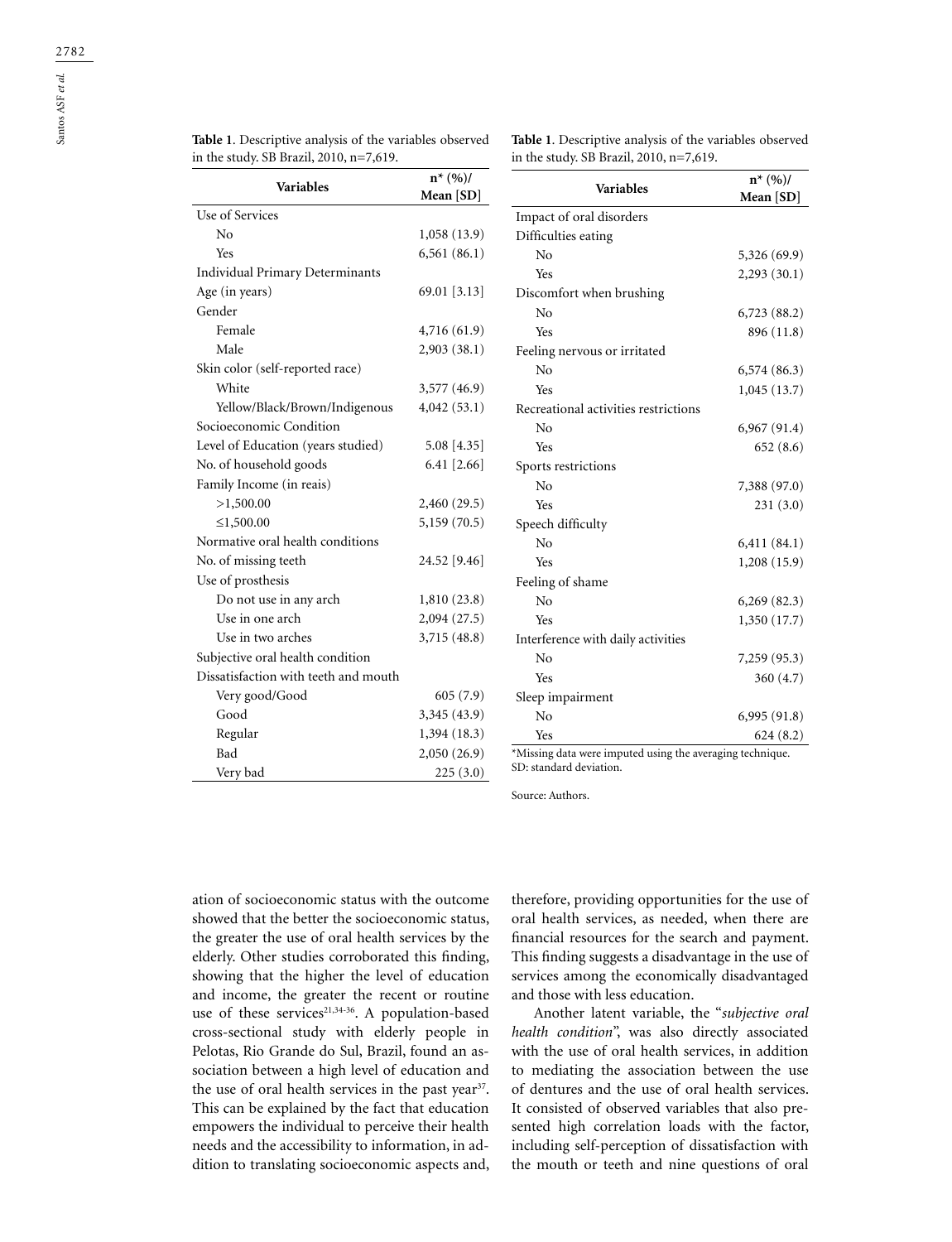

| Fit indices - Latent variable Socioeconomic<br><b>Condition latent variable</b> | Fit indices - Subjective Oral Health Condition latent<br>variable |
|---------------------------------------------------------------------------------|-------------------------------------------------------------------|
| CFI: 1.0                                                                        | CFI: 0.98                                                         |
| TLI: 1.0                                                                        | TLI: 0.97                                                         |
| RMSEA: 0.00 [0.00-0.00]                                                         | RMSEA: 0.02 [0.01-0.02]                                           |

| Figure 2. Measurement model for the composition of the "socioeconomic status" and "subjective oral health |  |  |  |
|-----------------------------------------------------------------------------------------------------------|--|--|--|
| status" latent variables with estimated parameters.                                                       |  |  |  |

CFI: Bentler comparative fit index; TLI: Tucker-Lewis index; RMSEA: root mean square error of approximation. coefficient; EP: Standard error; IC: Confidence interval. \*Significant association p<0.01. Impact 1: Difficulty eating and drinking; Impact 2: Discomfort when brushing; Impact 3: Feeling nervous or irritated; Impact 4: Recreation restrictions; Impact 5: Sports restrictions; Impact 6: Speech difficulty; Impact 7: Feeling of shame; Impact 8: Interference with daily activities; Impact 9: Sleep impairment.

Source: Authors.

health impacts on various aspects of the individual's life. Here, the greatest impact was associated with the use of oral health services. It is suggested that it is important that individuals perceive their health problems so they can take care of themselves<sup>38</sup>. This relationship makes sense in the present study, since the use of oral health services was associated with a negative self-perception of oral health, allowing the individual to seek services motivated by this self-perception. One study corroborates that subjective factors, such as the perceived need for dental treatment and the perception of oral health itself, influence the demand for oral health services<sup>39</sup>. Conversely,

a study that routinely evaluated the use of oral health services among elderly Brazilians showed that individuals whose oral health has an impact on their lives may seek the service only for curative care or pain relief and not for preventive actions<sup>40</sup>. Yet another study with a representative sample of the Brazilian population showed that the use of dental services is associated with self-perception of oral health among dentate elderly individuals, without indicating whether it is negative or positive $41$ . Other studies diverged, given that a greater chance of using dental services was associated with both a negative<sup>21,42,43</sup> and a positive<sup>21,43,44</sup> self-perception of oral health.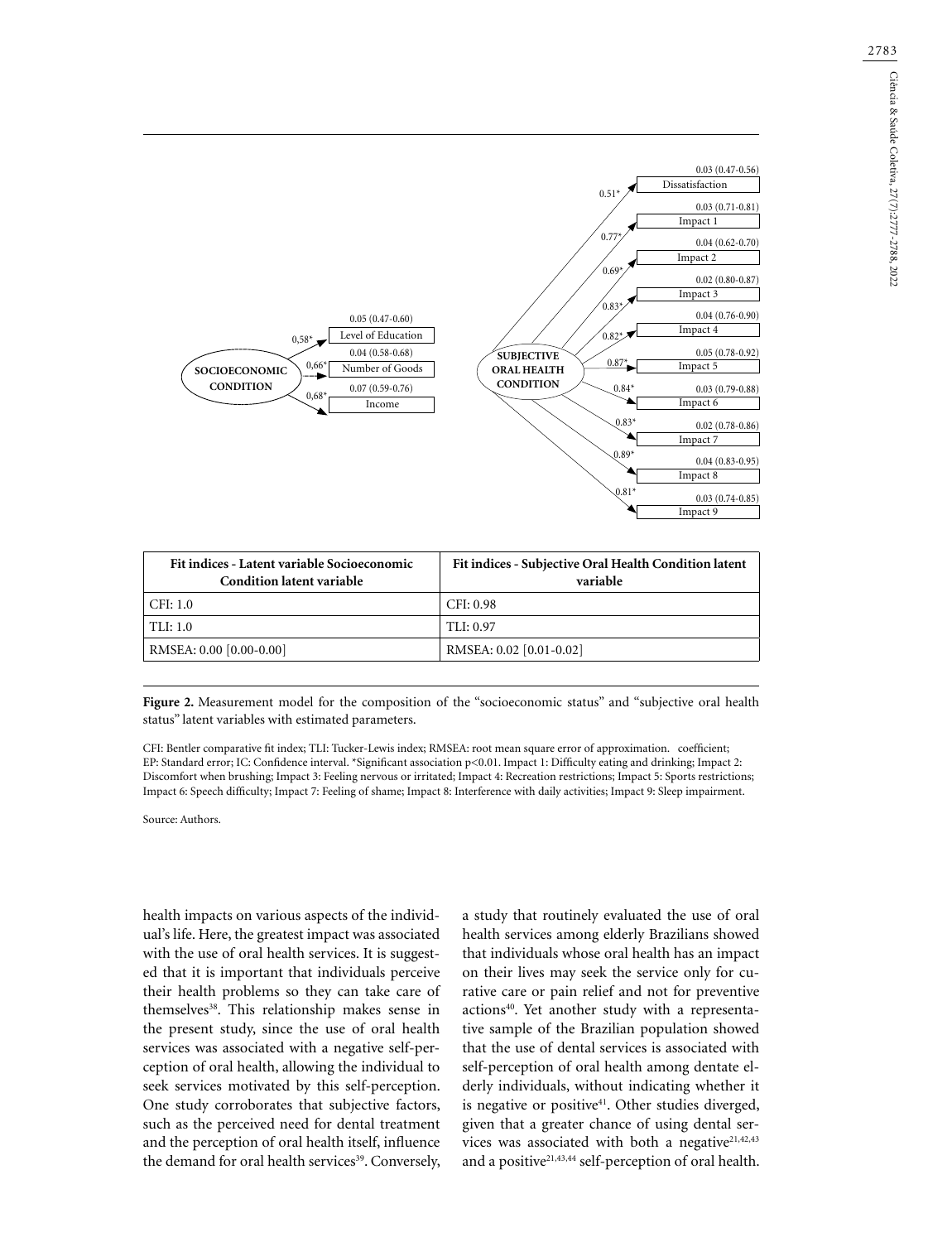

Figure 3. Final structural model for use of dental health services among the elderly.

Source: Authors.

This indicates that the relationship between the perception of oral abnormalities and demand is very personal. A survey conducted in Florianópolis showed that, although 66% of the elderly had lost most of their teeth, 65.2% of them considered the state of their oral health to be good or excellent<sup>45</sup>. Other findings confirm that elderly individuals with a positive self-perception have poor oral health conditions, which, in the light of epidemiology, creates a subjective fallacy that not having teeth is associated with not having oral problems and that those who are not bothered by it will not seek treatment as they do not deem it necessary<sup>46</sup>.

The number of missing teeth variable was highlighted in this study for presenting a direct association with the use of oral health services, already mentioned, mediated (via "*subjective oral health condition*"), mediating (socioeconomic status, gender, and age), and correlated (use of dentures). It was found that the greater the number of missing teeth, the lower the use of services. Data from the United States reveal that tooth loss was more significant among those who had seen the dentist the longest<sup>47</sup>. In Brazil, edentulism is

seen in more than 60% of the elderly<sup>46</sup>. While developed countries have a lower, although still relevant, prevalence, one may infer that tooth loss is a global public health problem<sup>48,49</sup>, such as South Korea  $(11\%)^{50}$ , and Japan  $(13.8)^{51}$ . This variation for different countries leaves room to infer that contextual peculiarities interfere with tooth loss<sup>52</sup>. The high prevalence of tooth loss among the elderly has been identified in many studies, more than 35%<sup>46,53,54</sup>, meaning values that greatly exceed what the WHO recommended for 2010 (5% edentulism among the elderly)<sup>55</sup>.

These results show that elderly Brazilians with missing teeth have a lower use of oral health services and suggest that such use may be being discouraged by the lack of access to dentures. The use of dentures was also indirectly associated via "*subjective oral health conditions*", with the non-use of dentures being associated with the negative oral health impact on their quality of life. Results suggest the need to provide comprehensive care by making dental prostheses available to those elderly individuals who do not yet have them or need to have them changed. In this regard, it is important to analyze access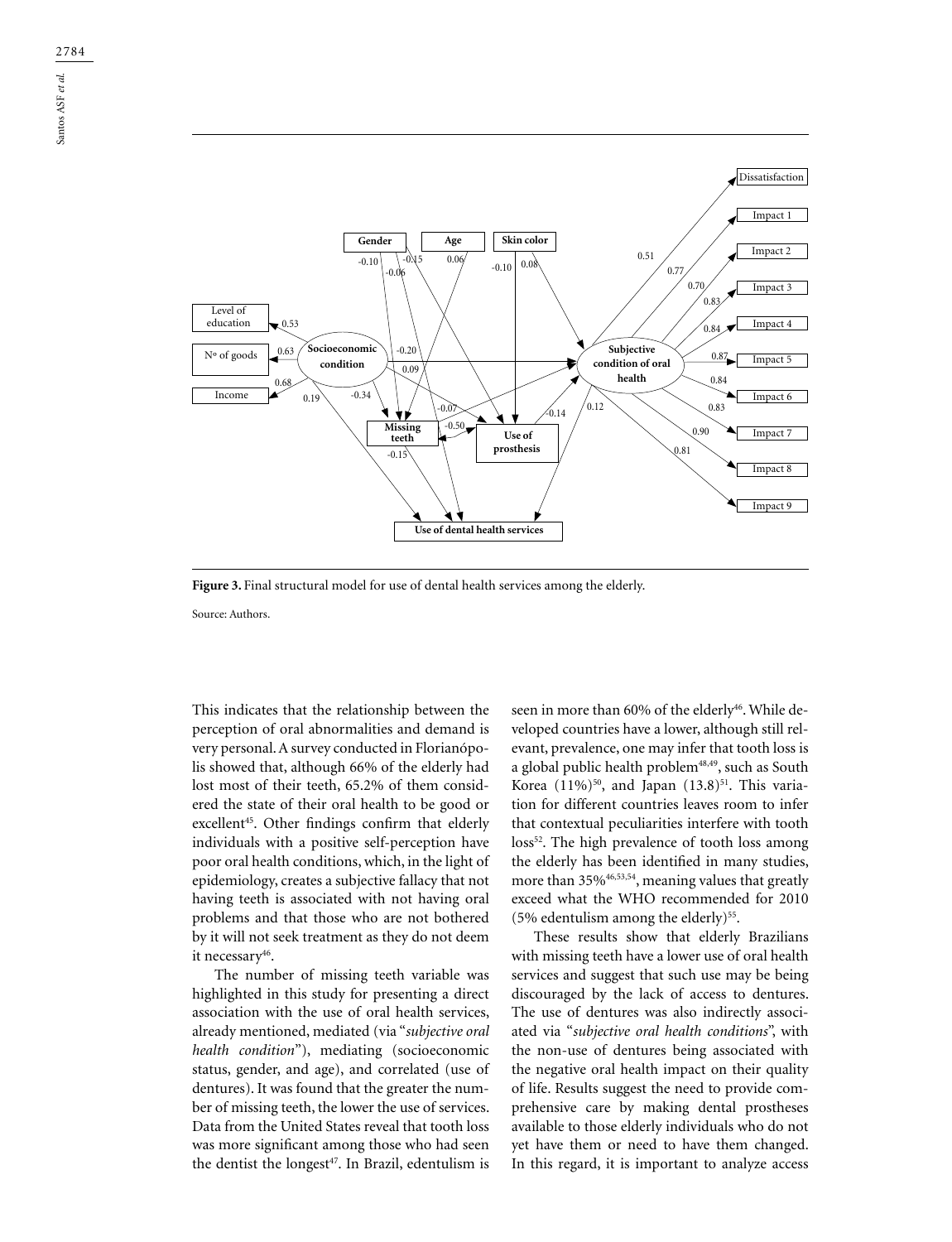| Effects on the use                                      | B       | EP   | p        |
|---------------------------------------------------------|---------|------|----------|
| Effect on socioeconomic                                 |         |      |          |
| condition                                               |         |      |          |
| Direct                                                  | 0.19    | 0.04 | $0.000*$ |
| Indirect                                                | 0.03    | 0.02 | 0.120    |
| Indirect through number<br>of missing teeth             | 0.05    | 0.01 | $0.000*$ |
| Total                                                   | 0.22    | 0.03 | $0.000*$ |
| Effect on subjective condition                          |         |      |          |
| Direct                                                  | 0.12    | 0.03 | $0.002*$ |
| Gender effect                                           |         |      |          |
| Direct                                                  | $-0.06$ | 0.02 | $0.005*$ |
| Indirect                                                | 0.02    | 0.01 | 0.035    |
| Indirect through number<br>of missing teeth             | 0.02    | 0.00 | $0.000*$ |
| Total                                                   | $-0.04$ | 0.02 | 0.026    |
| Age effect                                              |         |      |          |
| Direct                                                  | 0.02    | 0.02 | 0.528    |
| Indirect                                                | $-0.01$ | 0.00 | $0.000*$ |
| Indirect through number<br>of missing teeth             | 0.01    | 0.00 | $0.002*$ |
| Total                                                   | 0.01    | 0.02 | 0.939    |
| Effect of number of missing<br>teeth                    |         |      |          |
| Direct                                                  | $-0.15$ | 0.03 | $0.000*$ |
| Indirect                                                | $-0.01$ | 0.00 | 0.112    |
| Indirect through<br>subjective oral health<br>condition | $-0.01$ | 0.00 | 0.112    |
| Total                                                   | $-0.16$ | 0.03 | $0.000*$ |
| Effect of using prosthesis                              |         |      |          |
| Direct                                                  | 0.00    | 0.03 | 0.943    |
| Indirect                                                | $-0.01$ | 0.07 | $0.009*$ |
| Indirect through<br>subjective oral health<br>condition | $-0.01$ | 0.01 | $0.009*$ |
|                                                         |         |      |          |

**Table 2**. Direct, indirect, and total effects of observed and latent variables on the use of services among the

\*Statistically significant associations p<0.05.

Source: Authors.

to dental prostheses in Brazil. The implementation of Regional Dental Prosthesis Laboratories (LRPD) in the municipalities, through Ordinance No. 1,570/2004<sup>9</sup>, was a relevant strategy aimed at aligning and integrating individual care in the oral health network with this need. This is a Diagnostic Therapeutic Support Service Unit (SADT) whose purpose is to offer total dental prosthesis and removable partial denture services

without restrictions as to the legal entity of the establishment. It so happens that the Ministry of Health transfers a monthly financial amount to municipalities or states to finance accredited LRPDs in compliance with the accredited production range, which may vary from R\$ 7,500 reals (20 to 50 prostheses/month) to R\$ 22,500 (production above 120 prostheses/month) $56$ .

Even though the offer of dental prostheses was expanded, only 27% of Brazilian municipalities were accredited in 2015 (meaning 1,477 municipalities with accredited LRPDs in the country)57. A 2015 study, which investigated the rates of use and supply of these services, revealed a significant degree of inequality between Brazilian macro-regions in the analyzed period. It concluded that the rise in the number of LRPDs in the country and the production of prostheses seemed discrete, considering the demand for prosthetic rehabilitation<sup>57-59</sup>, which suggests that production is not being conducted within the scope of primary care (AB) by the OHT of the FHS, with expanded access.

The results of the latest Brazilian epidemiological surveys (1986, 1996, 2003 and 2010) indicate that tooth loss is serious and that edentulism constitutes a public health problem<sup>1,60</sup>. According to the results of the SB Brasil 2003 national survey, only 10.3% of the elderly population had 20 or more teeth present, with a small change in this percentage in 2010 to 11.5%, indicating a growing need for prosthetic rehabilitation in this population<sup>1,35,60</sup>. The picture of about half of edentulous individuals remains the same in the elderly, when comparing the 2003 and 2010 surveys1,60. Even considering the advances, social and regional inequalities remain, suggesting the need to adopt universal measures and prioritize the most vulnerable populations to receive priority care61. Therefore, the inclusion of dental prosthesis procedures in primary care is very important.

According to the Guidelines of the National Oral Health Policy, all basic clinical procedures must be performed in primary care by the OHT, followed by rehabilitation with removable upper, lower, or both total and/or partial dentures<sup>10</sup>. Depending on the organization of the municipalities in which primary care does not provide prosthetic rehabilitation, users are referred to Specialized Outpatient Care<sup>10</sup>, which can make access difficult due to the lower supply. As the offering of total and partial dentures aims to build a policy of social inclusion of edentulous and partially dentate individuals, minimizing the consequences of mutilating dental practice, the ideal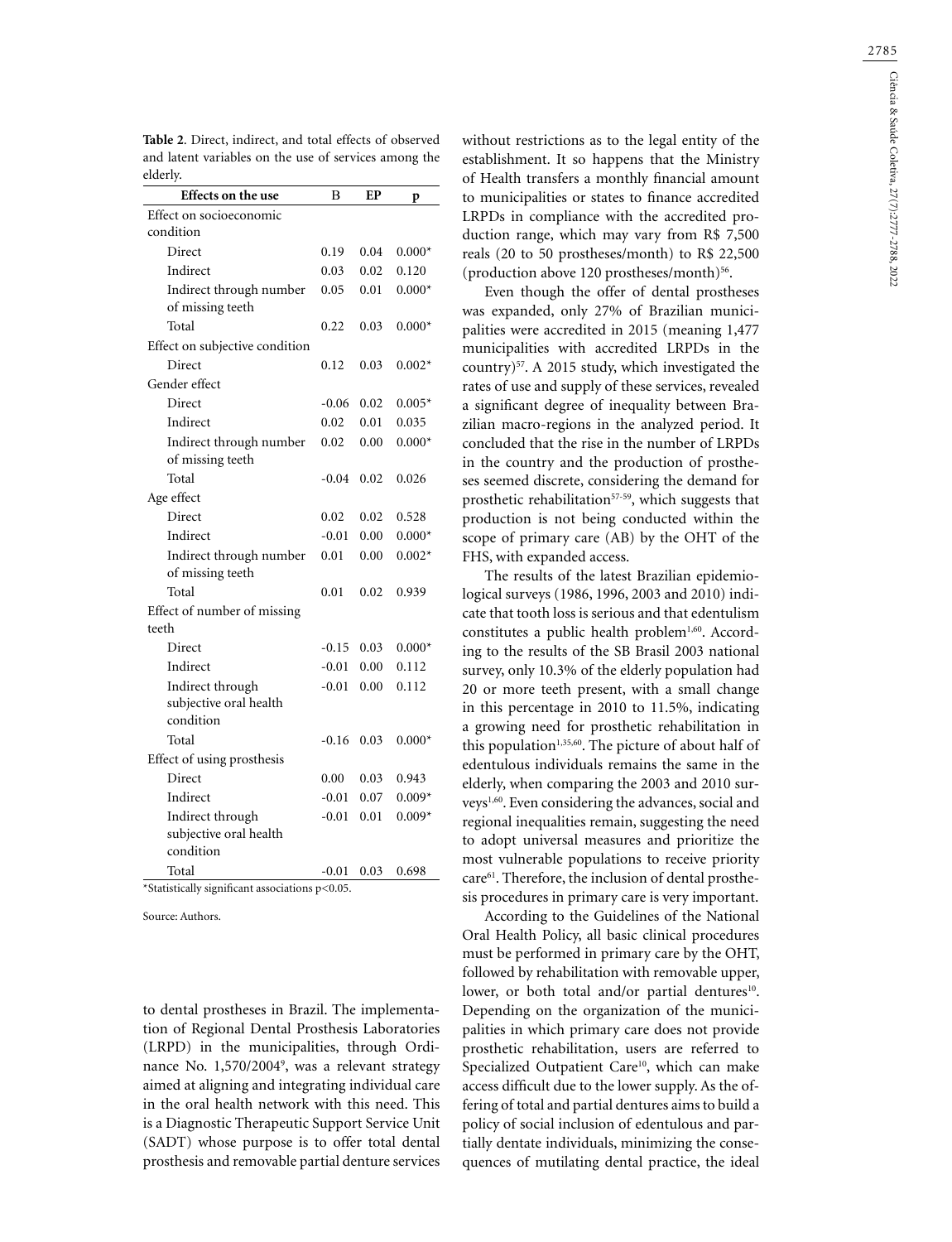is that the denture services be closer to them in primary care, by the OHT of the FHS, and with a sizing that truly provided access. However, the technical unpreparedness of dental professionals, the lack of instruments and materials, along with the lack of installed capacity of municipal laboratories or the non-outsourcing of LRPDs, seem to be obstacles to ensuring the full integration of the elderly who are in need of these prostheses.

Gender showed a significant negative direct association with the USSB. Studies have found no difference between the genders with regard to the use of oral health services<sup>62,63</sup>. A study showed that men were less likely to use services than women, most likely due to a peculiar characteristic of women taking more care in monitoring their health and, therefore, greater demand for health services<sup>64</sup>.

Age was not directly associated with the outcome, but it had a significant indirect effect on the use of services. A previous study<sup>37</sup> concluded that younger elderly individuals are associated with use and another one<sup>64</sup> found that increasing age was associated with never having used oral health services or not having used them for more than one year. A study with a sample from the south of the country found a high prevalence of elderly individuals who did not go to the dentist<sup>65</sup>. The greater use by younger elderly people

can be explained by the greater access to preventive programs, as well as a greater perceived need for health, which motives them to look for it $21,64$ .

As this is a cross-sectional study, it is not possible to establish causality in the associations found. One potentiality of the study lies in the SEM methodology, which enabled an analysis of mediated associations, in addition to direct ones, thus expanding the use of oral health services' investigation capacity among elderly Brazilians. In addition, it allowed identifying the relevant association that the number of missing teeth variable had in this outcome and how it can guide the organization of services. Studies that include contextual variables with SEM analysis are recommended for this outcome.

This investigation with the use of oral health services among elderly Brazilians showed that tooth loss has a direct association, mediated (via "*subjective oral health status*"), mediating ("*socioeconomic status*"*,* gender, and age), and correlated (use of dentures).This result points to the need to implement Brazilian oral health policies in order to expand access to oral health services and, above all, to dental prostheses within the scope of primary care, allowing equity, integration, and quality of life for this age group, which continues to grows in Brazil, with serious oral health conditions.

### **Collaborations**

All authors participated in the article's design, planning and definition of the methodology, data analysis and interpretation, and writing of the manuscript.

#### **References**

- 1. Brasil. Ministério da Saúde (MS). *SB Brasil 2010 Pesquisa Nacional de Saúde Bucal. Resultados Principais*. Brasília: MS; 2012.
- 2. Moysés SJ, Pucca Junior GA, Paludetto Junior M, Moura L. Avanços e desafios à Política de Vigilância à Saúde Bucal no Brasil. *Rev Saude Publica* 2013; 47(Supl. 3):161-167.
- 3. Scherer CI, Scherer MDA. Avanços e desafios da saúde bucal após uma década de Programa Brasil Sorridente. *Rev Saude Publica* 2015; 49(98):1-12.
- 4. Silva NN, Roncalli AG. Plano amostral, ponderação e efeitos do delineamento da Pesquisa Nacional de Saúde Bucal. *Rev Saude Publica* 2013; 47(Supl. 3):3-11.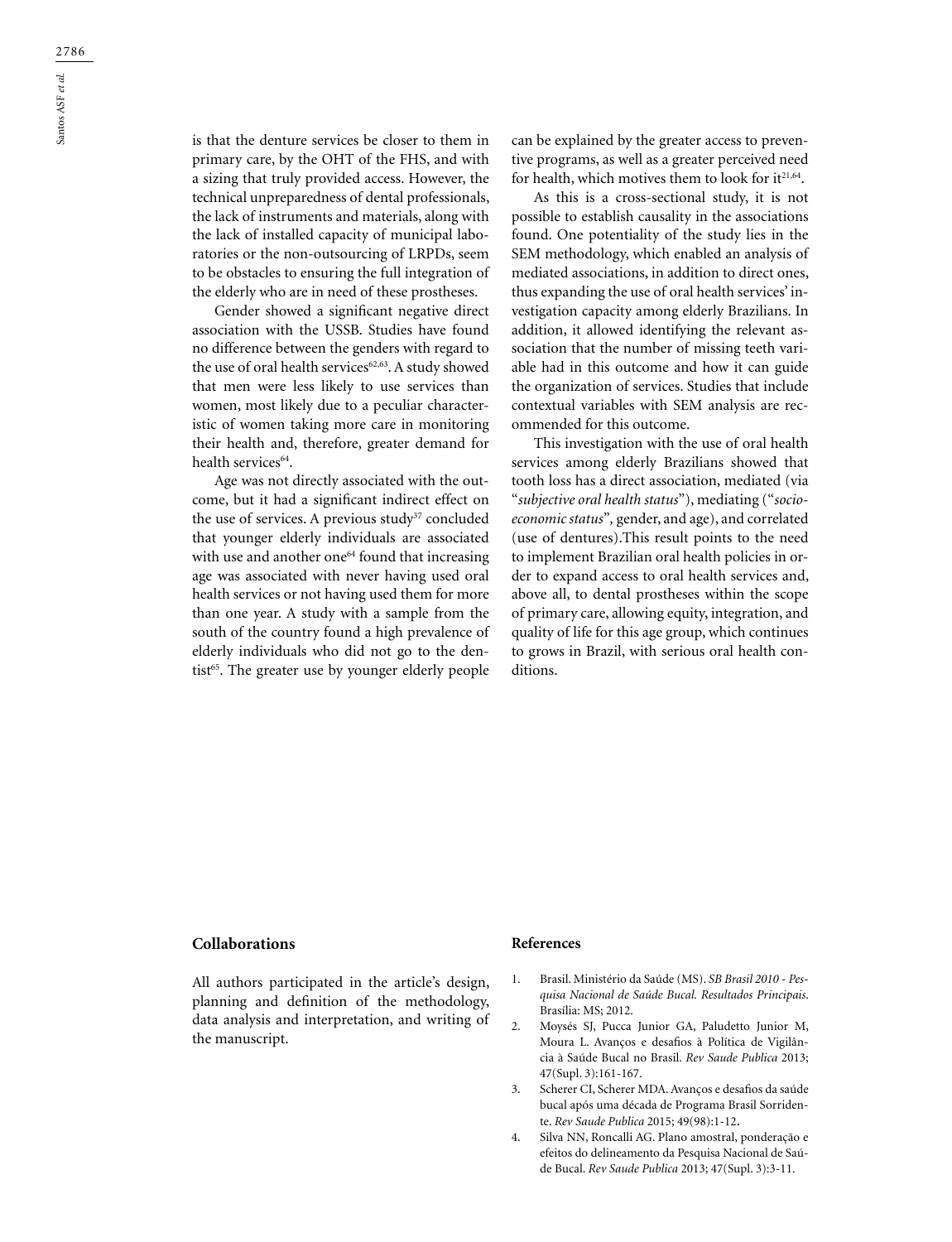- 5. Brasil. Ministério da Saúde (MS). Secretaria de Atenção à Saúde. Departamento de Atenção Básica. 10 anos de Brasil Sorridente: milhões de sorrisos. *Rev Bras Saude Família* 2012; 1(1):74-77.
- 6. Lucena EHG, Pucca JRGA, Sousa MF. A Política Nacional de Saúde Bucal no Brasil no contexto do Sistema Único de Saúde. Tempus, *Actas Saude Colet* 2011; 5(3):53-63.
- 7. Brasil. Ministério da Saúde (MS). *Passo a Passo das Ações da Política Nacional de Saúde Bucal*. Brasília: MS; 2016.
- 8. Organização Pan-Americana de Saúde (OPAS). *A Política Nacional de Saúde Bucal do Brasil: registro de uma conquista histórica*. Brasília: MS; 2006.
- 9. Brasil. Ministério da Saúde (MS). Portaria nº 1570, de 29 de janeiro de 2004. Estabelece critérios, normas e requisitos para a implantação e credenciamento de Centros de Especialidades Odontológicas e Laboratórios Regionais de Próteses Dentárias. *Diário Oficial da União*; 2004.
- 10. Brasil. Ministério da Saúde (MS). Secretaria de Atenção à Saúde. Departamento de Atenção Básica. *A saúde bucal no Sistema Único de Saúde*. Brasília: MS; 2018.
- 11. Brasil. Portaria nº 1.825, de 24 de agosto de 2012. Altera o valor dos procedimentos de prótese dentária na Tabela de Procedimentos, Medicamentos e OPM do SUS e estabelece recursos anuais a serem incorporados ao Teto Financeiro Anual de Média e Alta Complexidade dos Estados, Municípios e Distrito Federal para confecção de próteses dentárias nos Laboratórios Regionais de Próteses Dentárias (LRPD). *Diário Oficial da União*; 2012.
- 12. Gerritsen AE, Allen PF, Witter DJ, Bronkhorst EM, Creugers NHJ. Tooth loss and oral health-related quality of life: a systematic review and meta-analysis. *Health Qual Life Outcomes* 2010; 8:126-136.
- 13. Austregésilo SC, Leal MCC, Marques APO, Vieira JCM, Alencar DL. Acessibilidade a serviços de saúde bucal por pessoas idosas: uma revisão integrativa. *Rev Bras Geriatr Gerontol* 2015; 18(1):189-199.
- 14. Fonseca EP, Fonseca SGO, Meneghim MC. Factors associated with the use of dental care by elderly residents of the state of São Paulo, Brazil. *Rev Bras Geriatr Gerontol* 2017; 20(6):785-796.
- 15. Carreiro DL, Souza JGS, Coutinho WLM, Ferreira RC, Ferreira EF, Martins AMEBL. Uso de serviços odontológicos de forma regular na população de Montes Claros, MG, Brasil. *Cien Saude Colet* 2017; 22(12):4135- 4150.
- 16. Andersen RM, Davidson PL. Ethnicity, aging, and oral health outcomes: a conceptual framework. *Adv Dent Res* 1997; 11(2):203-209.
- 17. Davidson PL, Andersen RM. Determinants of dental care utilization for diverse ethnic and age groups. *Adv Dent Res* 1997; 11(2):254-262.
- 18. Peres KG, Peres MA, Boing AF, Bertoldi AD, Bastos JL, Barros AJD. Redução das desigualdades sociais na utilização de serviços odontológicos no Brasil entre 1998 e 2008. *Rev Saude Publica* 2012; 46(2):250-258.
- 19. Silva AER, Echeverria MS, Custódio NB, Cascaes AM, Camargo MBJ, Langlois CO. Regular use of dental services and dental loss among the elderly. *Cien Saude Colet* 2018; 23(12):4269-4276.
- 20. Oliveira RFR, Souza JGS, Haikal DS'A, Ferreira EF, Martins AMEBL. Equity in the use of dental services provided by the Brazilian Unified Health System (SUS) among the elderly: a population-based study. *Cien Saude Colet* 2016; 21(11):3509-3523.
- 21. Martins AMEBL, Barreto SM, Pordeus IA. Uso de serviços odontológicos entre idosos brasileiros. *Rev Panam Salud Publica* 2007; 22(5):308-316.
- 22. Silveira MF, Marôco JP, Freire RS, Martins AMEBL, Marcopito LF. Impact of oral health on physical and psychosocial dimensions: an analysis using structural equation modeling. *Cad Saude Publica* 2014; 30(6):1169-1182.
- 23. Hair JF, Anderson RE, Tatham RL, Black WC. *Análise multivariada de dados*. 5ª ed. Porto Alegre: Bookman; 2005.
- 24. Marôco J. *Análise de equações estruturais: fundamentos teóricos, software & aplicações*. 2ª ed. Lisboa: Report Number; 2010.
- 25. World Health Organization (WHO). *Oral health surveys: basic methods*. Geneva: WHO; 1997.
- 26. Roncalli AG, Silva NN, Nascimento AC, Freitas CHSM, Casotti E, Peres KG, Moura L, Peres MA, Freire MCM, Cortes MIS, Vettore MV, Paludetto Júnior M, Figueiredo N, Goes PSA, Pinto RS, Marques RAA, Moysés SJ, Reis SCGB, Narvai PC. Aspectos metodológicos do Projeto SBBrasil 2010 de interesse para inquéritos nacionais de saúde. *Cad Saude Publica* 2012; 28(Supl.):s40-s57.
- 27. Oliveira AA. *Fatores de risco para nascimento pré-termo - uma análise com modelagem de equações estruturais* [dissertação]. São Paulo: Universidade de São Paulo; 2014.
- 28. Santos JP, Paes NA. Associação entre condições de vida e vulnerabilidade com a mortalidade por doenças cardiovasculares de homens idosos do Nordeste. *Rev Bras Epidemiol* 2014; 17(2):407-420.
- 29. *Malhotra NK, Lopes EL, Veiga RT.* Modelagem de Equações Estruturais com utilização do Lisrel: uma visão inicial. *REMark* 2014; 13(2):28-43.
- 30. Oliveira AA, Almeida MF, Silva ZP, Assunção PL, Silva AMR, Santos HG, Alencar GP. Fatores associados ao nascimento pré-termo: da regressão logística à modelagem com equações estruturais. *Cad Saude Publica* 2019; 35(1):e00211917.
- 31. Silva AAM, Vasconcelos AGG, Bettiol H, Barbieri MA. Socioeconomic status, birth weight, maternal smoking during pregnancy and adiposity in early adult life: an analysis using structural equation modeling. *Cad Saude Publica* 2010; 26(1):15-29.
- 32. Bilich F, Silva R, Ramos P. Análise de flexibilidade em economia da informação: modelagem de equações estruturais. *JISTEM* 2006; 3(2):93-122.
- 33. Garson GD. *Public Information Technology: Policy and Management Issues*. Hershey: Idea Group Publishing; 2003.
- 34. Martins AMEBL, Barreto SM, Pordeus IA. Características associadas ao uso de serviços odontológicos entre idosos dentados e edentados no Sudeste do Brasil: Projeto SB Brasil. *Cad Saude Publica* 2008; 24(1):81- 92.
- 35. Ferreira CO, Antunes JLF, Andrade FB. Fatores associados à utilização dos serviços odontológicos por idosos brasileiros. *Rev Saude Publica* 2013; 47(Supl. 3):90-97.